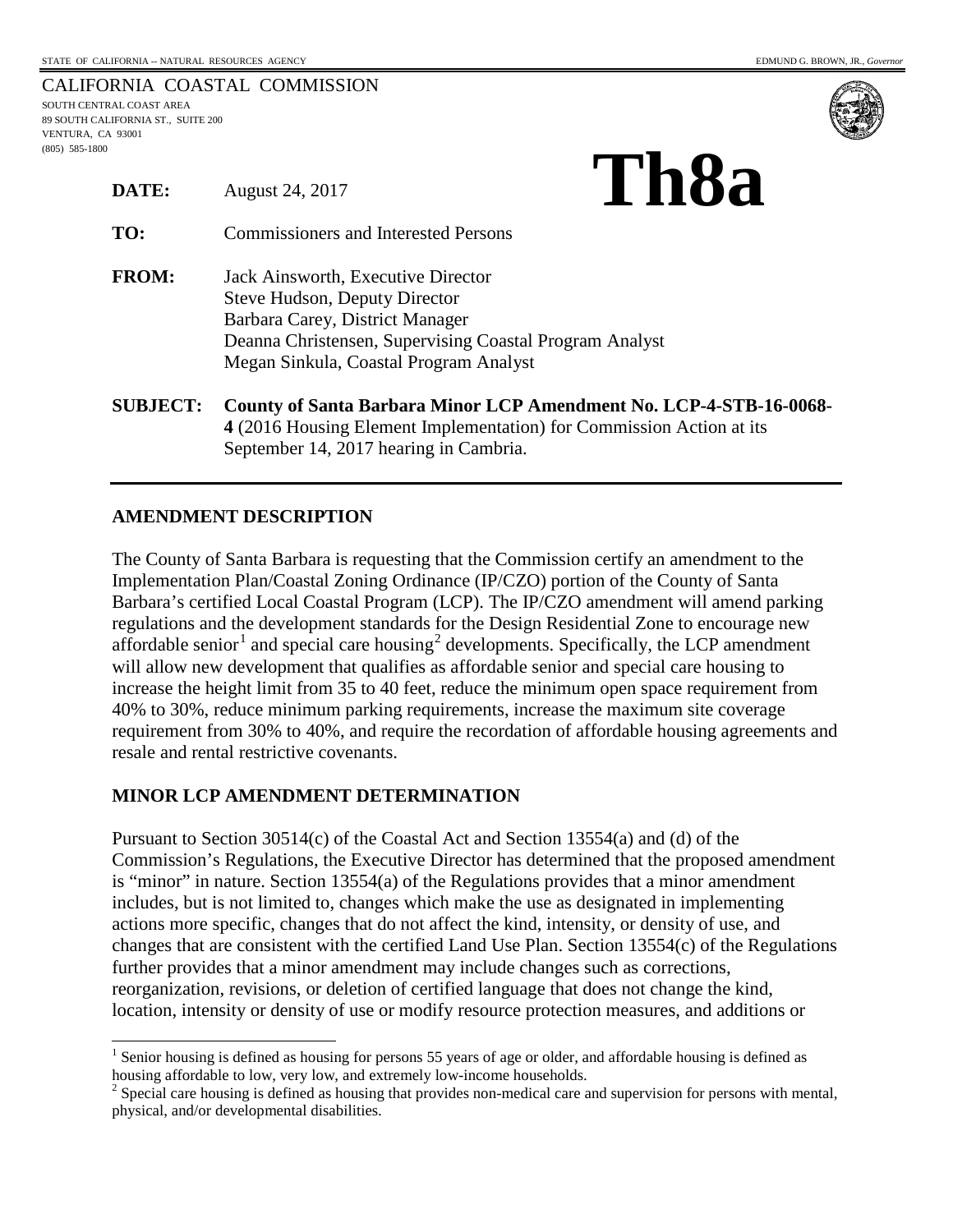revisions to certified policies which further restrict uses that may adversely affect coastal resources if the additions and/or revisions do not conflict with Chapter 3 of the Coastal Act.

The County's proposed amendment includes minor changes to existing parking regulations and development standards for the Design Residential Zone contained in the County's certified IP/CZO, and the amendment does not propose any rezoning or land use changes. The subject amendment request, submitted via County Board of Supervisors Resolution No. 16-275 (Exhibit 1) and reflected in Ordinance No. 4979 (Exhibit 2), represents changes to make the County's development regulations more specific and encourage the development of affordable senior and special care housing, which do not change the kind, location, intensity or density of land uses allowed. Further, the changes proposed in the subject amendment are consistent with the certified Land Use Plan and the requirements of Chapter 3 of the Coastal Act. Therefore, the proposed amendment is considered "minor" as defined under Section 13554 of the Commission's regulations.

## **PROCEDURES**

Pursuant to Section 13551(b) of Title 14 of the California Code of Regulations, a local government may submit a proposed amendment either as an amendment that will take effect automatically upon Commission approval or as an amendment that will require formal local government adoption after Commission approval. In this case, the County's Ordinance No. 4979 states that the amendment will take effect automatically upon Commission approval. If one third of the appointed members of the Commission requests, the determination of minor amendment shall not become effective and the amendment shall be processed in accordance with 14 CCR Section 13555(b).

## **PUBLIC NOTICE**

Section 13555 of Title 14 of the California Code of Regulations requires the Executive Director to prepare a report describing the proposed amendment and providing notice of the Executive Director's determination that the amendment is of a "minor" nature. Section 13555 also requires the Executive Director to report to the Commission at the next meeting, his or her determination and objections to the determination, if any, that have been received within 10 working days. If one third of the appointed members of the Commission requests, the determination of minor amendment shall not become effective and the amendment shall be processed in accordance with Section 13555(b).

Notification of the proposed amendment will be mailed on August 25, 2017. The ten workingday objection period will therefore terminate on September 11, 2017. The Commission will be notified at the September 2017 hearing of any objections.

Also, Section 30503 of the Coastal Act requires that maximum opportunities for public input be provided in preparation, approval, certification and amendment of any LCP. Public outreach for the LCP amendment included meetings with the Building Industry Advisory Group, the Santa Barbara Cities/Counties Joint Affordable Housing Task Group, the Santa Barbara County